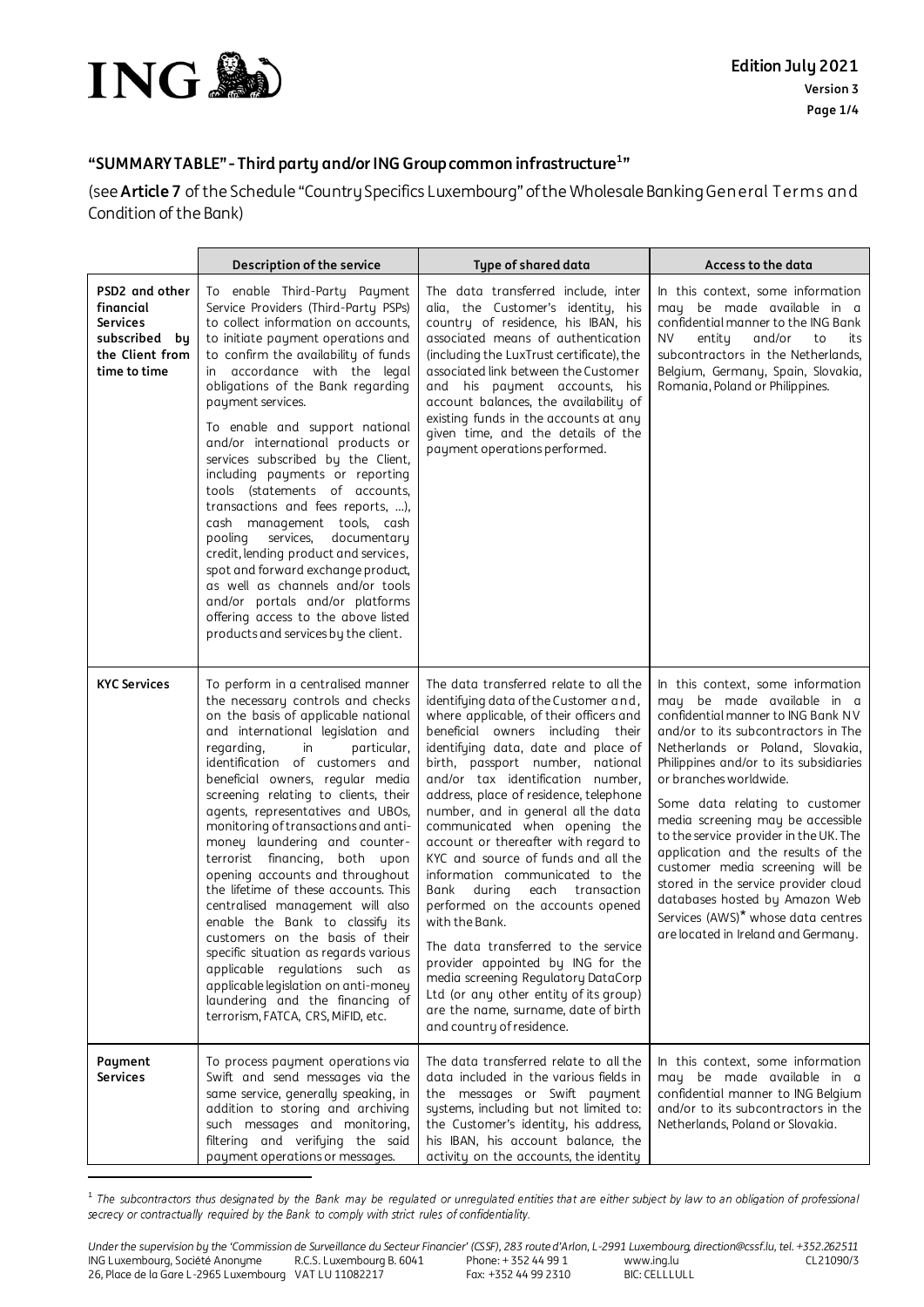

|                                                     |                                                                                                                                                                                                                                                                                                                          | instructing<br>parties<br>οf<br>the<br>or<br>beneficiaries of payment operations<br>and all the details of such operations<br>in general.                                                                                                                                                                                                                                                                                                                                                                                                                                                                                                                                                       |                                                                                                                                                                                                                                             |
|-----------------------------------------------------|--------------------------------------------------------------------------------------------------------------------------------------------------------------------------------------------------------------------------------------------------------------------------------------------------------------------------|-------------------------------------------------------------------------------------------------------------------------------------------------------------------------------------------------------------------------------------------------------------------------------------------------------------------------------------------------------------------------------------------------------------------------------------------------------------------------------------------------------------------------------------------------------------------------------------------------------------------------------------------------------------------------------------------------|---------------------------------------------------------------------------------------------------------------------------------------------------------------------------------------------------------------------------------------------|
| <b>Tech Service</b>                                 | First-level IT assistance to the ING<br>users.                                                                                                                                                                                                                                                                           | Under this contract the service<br>provider<br>have<br>may<br>access,<br>within<br>occasionally<br>and<br>the<br>framework of the IT assistance, to any<br>data hosted on the bank's IT<br>infrastructure.                                                                                                                                                                                                                                                                                                                                                                                                                                                                                      | In this context, certain information<br>may<br>be<br>made<br>accessible<br>confidentially to a Financial Sector<br>Professional<br>(FSP)<br>located<br>in.<br>Luxembourg.                                                                   |
| IT infrastructure<br>services                       | Employees<br>work<br>station<br>infrastructure, managed by ING<br>Bank NV (Netherlands) allowing a<br>secure workplace environment<br>including<br>email service,<br>active                                                                                                                                              | The data transferred concerns the<br>email service, active directory service<br>and mobile application management<br>of ING Staff.                                                                                                                                                                                                                                                                                                                                                                                                                                                                                                                                                              | this context, some limited<br>$\ln$<br>information may be made available<br>in a confidential manner to ING<br>Bank NV (Netherlands) and/or to its<br>partners in Poland, I and Ireland.                                                    |
|                                                     | directory<br>service<br>and<br>mobile<br>application management service as<br>well as physical desktops, File<br>Servers and Shared Service Desk.                                                                                                                                                                        | The, Customer's data that may be<br>transferred<br>include<br>(without<br>limitation): name, email address,<br>phone number, company name, email<br>content and attachments.                                                                                                                                                                                                                                                                                                                                                                                                                                                                                                                    | The Bank's platforms, applications<br>and data will remain in the<br>European Union Data Centers of<br>Microsoft Azure (cloud)* which are<br>located in Austria, Finland, Ireland,<br>and Netherlands.                                      |
|                                                     | Making available, via a cloud<br>computing-type<br>infrastructure<br>managed by ING Bank NV (in the<br>Netherlands) items and applications<br>enabling a data store to be<br>managed.                                                                                                                                    | The data transferred in the private<br>cloud computing infrastructure are<br>the same as mentioned in the KYC<br>and<br>credit<br>and<br>market<br>risks<br>management services.                                                                                                                                                                                                                                                                                                                                                                                                                                                                                                                | Regarding the ING private cloud<br>managed by ING Bank NV, only<br>Luxembourg ING's employees have<br>access to these data.                                                                                                                 |
| Services<br>relating<br>to<br>account<br>statements | Account statement formatting and<br>printing service.                                                                                                                                                                                                                                                                    | The data transferred concern the<br>name and the first name, the address,<br>the account number, the movements<br>and the balance of the accounts.                                                                                                                                                                                                                                                                                                                                                                                                                                                                                                                                              | In this context, certain information<br>may be made accessible in a<br>confidential manner to a Financial<br>Sector Professional (FSP) located in<br>Luxembourg, and ING Belgium for<br>the formatting of any type of<br>costumer mailings. |
| Credit<br>Risk<br>Management<br>Services            | Orchestrating and storing credit<br>centrally, determining<br>decisions<br>credit limits and exposure per<br>customer<br>Modelling, monitoring of credit risks<br>in general, internal and external<br>reporting of the bank's credit risks<br>exposure under "business as usual"<br>as well as under stress conditions. | The data transferred include all the<br>information<br>relating<br>credit<br>to<br>applications<br>supporting<br>and<br>documentation.<br>It includes notably, the identity of the<br>Customer, the object being financed,<br>the Customer's ownership structure,<br>the identity of investors, know your<br>customer due diligence information,<br>financial data of the Customer (such<br>as balance sheet, turnover, number of<br>employees, performance) and any<br>other financial information held by<br>the Bank in relation to the Customer<br>(such as credit or debit balance,<br>existing credit facilities or other loans<br>granted by the Bank and their<br>outstanding amounts). | In this context, some information<br>may be made available in a<br>confidential manner to ING Bank NV<br>in the Netherlands, Belgium, Poland<br>and/or to its subsidiaries<br>or<br>branches worldwide.                                     |
| Market<br>Risk<br>Management<br>Services            | Modelling and monitoring of the<br>market risks in general, internal<br>reportings and exporting of the<br>bank's interest rate tradings risks<br>and liquidity risks.                                                                                                                                                   | The data transferred are of a financial<br>nature: customer reference, account<br>number, account balance, timetables,<br>type and characteristics of the<br>products subscribed to, remuneration<br>conditions, etc.                                                                                                                                                                                                                                                                                                                                                                                                                                                                           | In this context, some information<br>may be made available in a<br>confidential manner to ING Bank NV<br>in the Netherlands or to its<br>subsidiary in Belgium.                                                                             |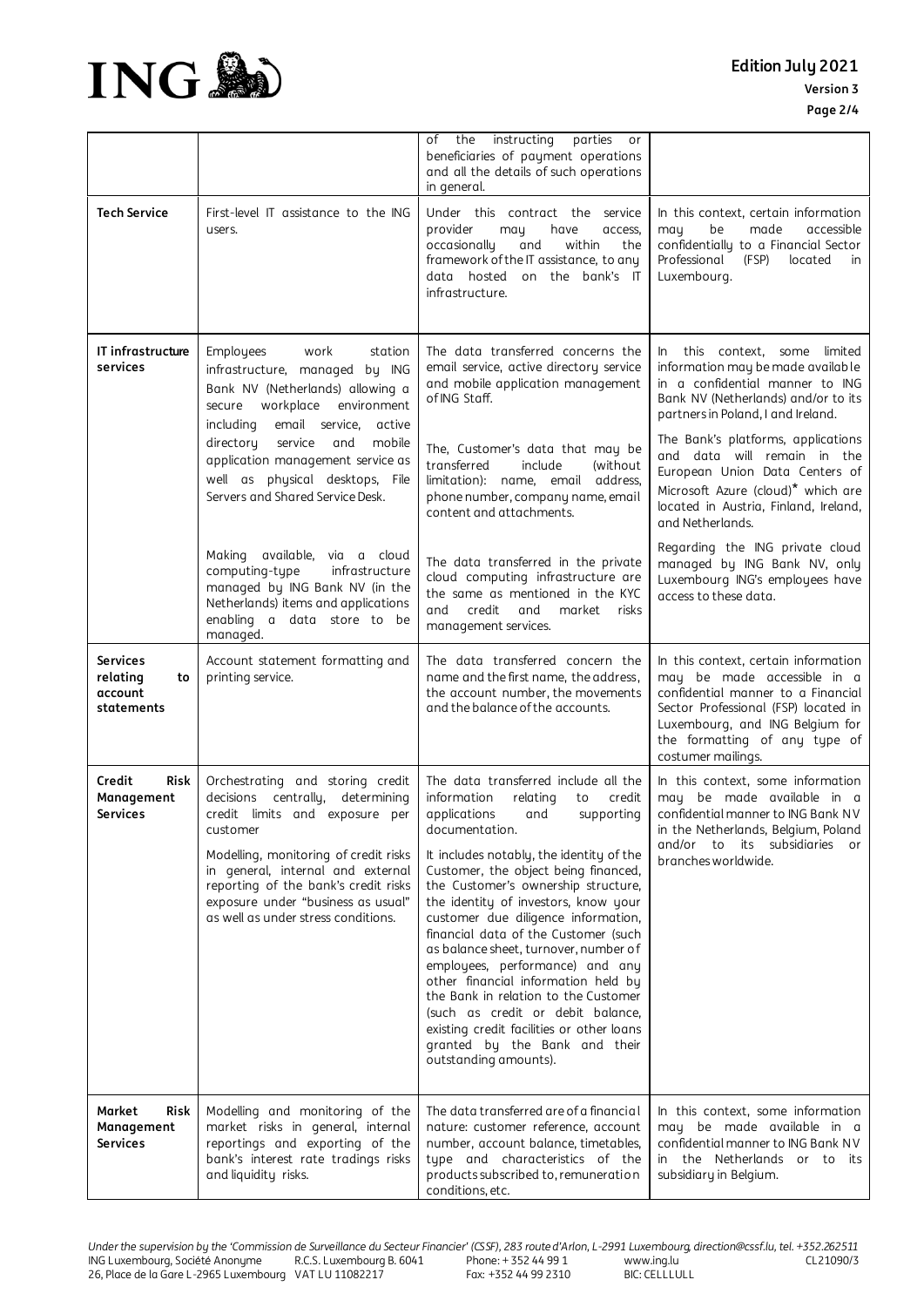## **Edition July 2021 Version 3 Page 3/4**



| My ING - Home<br><b>Banking</b>                                                           | To offer a self-service web-banking<br>platform on mobile and web<br>applications.                                                                                                                                                                                                                           | The data transferred include, inter alia,<br>the Customer's identity and the<br>required data to manage daily bank<br>activities amongst others:<br>Authentication and security<br>$\bullet$<br>Product Overview (Current<br>$\bullet$<br>accounts, Saving accounts,<br>Visa<br>accounts,<br>Loan<br>accounts)<br>Payments (SEPA Payments,<br>$\bullet$<br>Standing orders, Beneficiary<br>management)<br>Mobile<br>Payments<br>with<br>$\bullet$<br>Payconiq<br>Alerts (email and<br>push<br>٠<br>notifications)<br>External<br>Account<br>$\bullet$<br>Aggregation<br>Secured messaging<br>Electronic documents                                                  | In this context, some information<br>may be made available in a<br>confidential manner to the ING Bank<br>NV.<br>entity<br>and/or<br>to<br>its<br>subcontractors in the Netherlands,<br>Belgium or Poland.                                                                                                                                                                                      |
|-------------------------------------------------------------------------------------------|--------------------------------------------------------------------------------------------------------------------------------------------------------------------------------------------------------------------------------------------------------------------------------------------------------------|--------------------------------------------------------------------------------------------------------------------------------------------------------------------------------------------------------------------------------------------------------------------------------------------------------------------------------------------------------------------------------------------------------------------------------------------------------------------------------------------------------------------------------------------------------------------------------------------------------------------------------------------------------------------|-------------------------------------------------------------------------------------------------------------------------------------------------------------------------------------------------------------------------------------------------------------------------------------------------------------------------------------------------------------------------------------------------|
| Customer<br>Relationship<br>Management<br><b>Services</b>                                 | To register, view and share on<br>platforms within ING<br>centralised<br>Bank<br><b>NV</b><br>and its<br>subsidiaries<br>information<br>supplied<br>the<br>by<br>Customer<br>and<br>other<br>any<br>information<br>relating<br>to<br>the<br>Customer which enables the Bank to<br>better serve the Customer. | The data transferred include among<br>others:<br>data of the Customer,<br>$\bullet$<br>notably the Customer's<br>identity, address, ownership<br>structure, industry, town<br>and country of<br>incorporation;<br>data of Customer's contact<br>$\bullet$<br>persons including name,<br>address, job title, date of<br>birth and contact details<br>such as telephone number,<br>email address, LinkedIn<br>profile.<br>data from Customer<br>$\bullet$<br>interactions, such as<br>meeting minutes,<br>participation to campaigns<br>and events<br>product characteristics,<br>٠<br>such as credit and market<br>risk limits, outstanding,<br>account references. | In this context, some information<br>may be made available in a<br>confidential manner to ING Bank NV<br>in the Netherlands and/or to its<br>subsidiaries or branches worldwide.<br>ING uses a service platform from<br>Ireland Ltd (Salesforce)*<br><b>SFDC</b><br>hosted in a cloud. The data remain<br>in the European Union data centers<br>located a.o. in Ireland, France and<br>Germany. |
| <b>Central services</b><br>linked<br>to<br>transactions on<br><b>Financial</b><br>Markets | All financial market transactions are<br>recorded in ING Bank NV centralized<br>platforms which enables the Bank to<br>better serve the Customer and to<br>perform the related regulatory<br>monitoring and controls centrally,<br>including without limitation for EMIR<br>or MIFIR regulations.            | The data transferred include data of<br>the Customer entities, notably the<br>legal entity name, Legal Entity<br>Identifier,<br>contact<br>e-mails<br>and<br>transactions details.                                                                                                                                                                                                                                                                                                                                                                                                                                                                                 | In this context, some information<br>may be made available in a<br>confidential manner to ING Bank NV<br>in the Netherlands and/or to its<br>subsidiaries or branches in Belgium,<br>Slovakia and Philippines.                                                                                                                                                                                  |